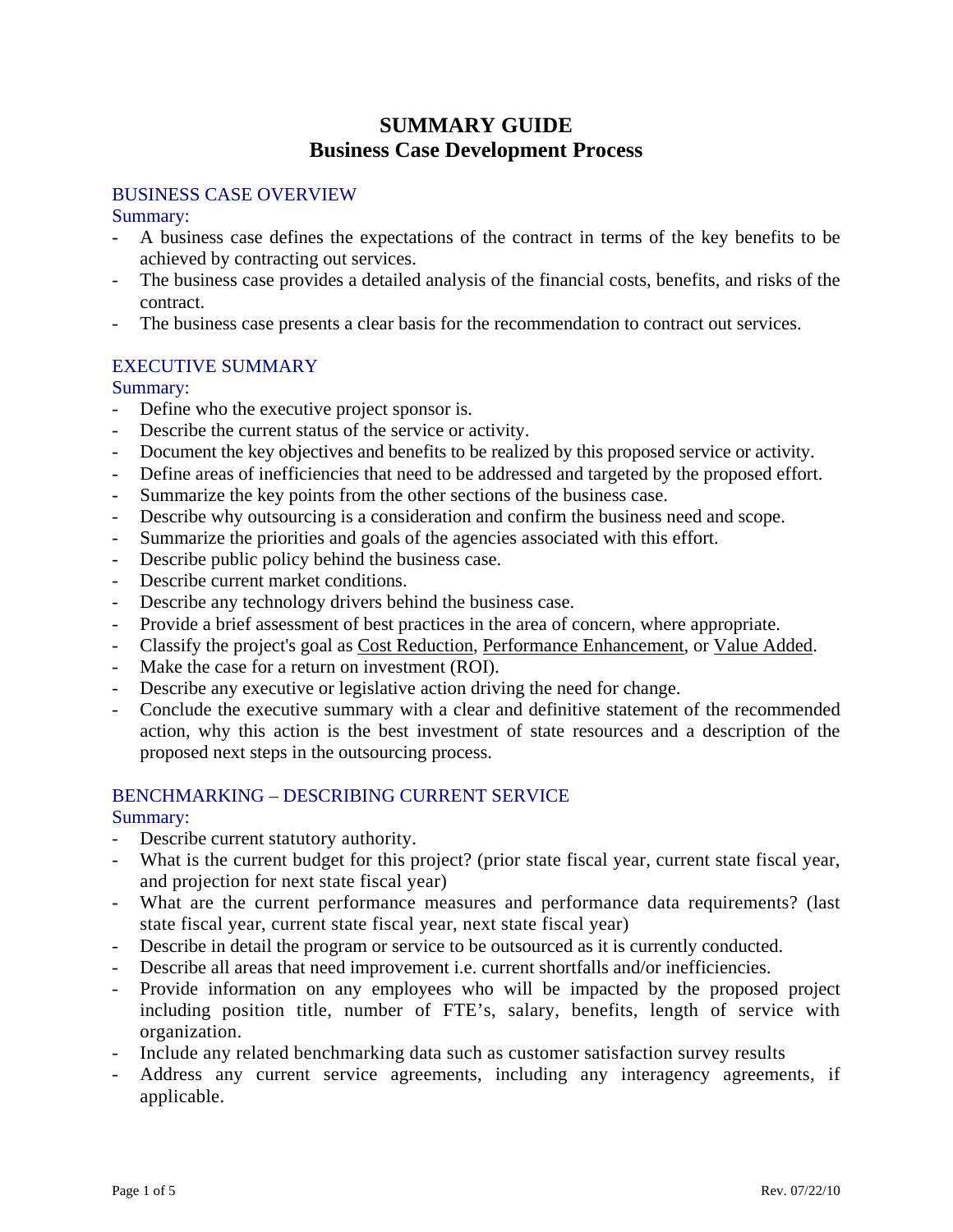- What are the current technology resources, including hardware, software, and licensing?
- Identify all internal and external stakeholders.
- Specify number of customers served by this activity.

## RATIONALE – THE BASIS FOR THE PROJECT

#### Summary:

- Explain in detail how the service is critical to the agency's core mission and how it is aligned with the state's policy and budget priorities.
- Identify all objectives for changing the method of service delivery from the current process.
- Document specific performance, operational, and financial issues that need addressing to achieve improvements to service.
- Explain why the current process is not desirable and note the drivers of change.
- Describe other alternatives considered and the reasoning of why those options were rejected.
- For each alternative explain the impact to the agency for the alternative, any unique assumptions made, the ease or difficulty of implementation, the pros, cons and potential benefits, including soft organizational benefits, and all risks associated with that alternative.
- One alternative must include keeping services in-house. Identify why the function or service could not be improved upon internally and describe the alternatives considered.
- Document the recommended solution and prioritize the remaining alternatives in terms of feasibility, anticipated process or program improvements, risks and benefits.
- Explain what the current service has been compared against; public-to-private, public-topublic or improvements in procedures and processes.
- Explain how this is a viable and beneficial project to potential contractors. Provide detail if this service has been done for other public sector entities.
- Identify any best practices for the program available from other public or private sector entities not currently being utilized by the state.

### PROJECT ASSUMPTIONS and METHODOLOGIES

Summary:

- Explain all assumptions made regarding this project associated with policy, legislation, strategic planning, market conditions, and other considerations that may change over time.
- Indicate what assumptions directly affect the business case rationale and recommendation, if applicable.
- Identify how changes in key assumptions would impact the project and outcome because as they change, the business case will need updated accordingly.
- Organize assumptions into major categories.
- Document how you arrived at certain data where no specific information may be available.
- Document the methodologies used to determine the current and estimated contract cost of the services.
- Explain estimated figures used to arrive at a conclusion.

## HOW RECOMMENDED SOLUTION WAS FORMULATED

- Provide a high-level narrative describing the proposed solution and the full scope of services. Describe how the project will contribute to the agency or state's core mission.
- Outline the business outcomes and/or improvements and how they are achievable.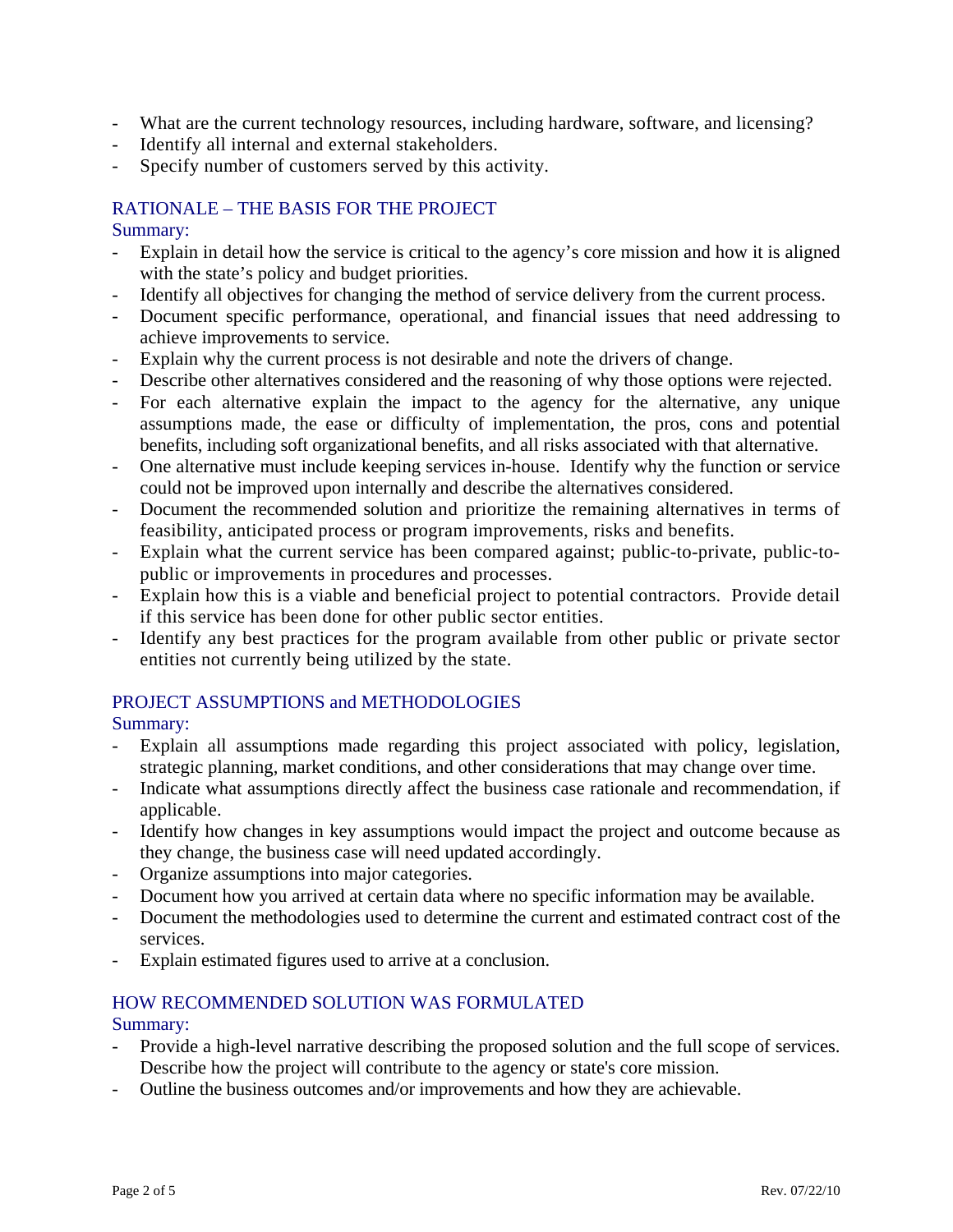- Explain how the lead agency is or will be able to manage the procurement and project as required to successfully implement the project.
- Identify the impact on the agency. Identify all services, functions, programs, assets, employees and systems that will be impacted.
- Define all associated changes in business processes, change management responsibilities and risks associated with these changes.
- Describe the fiscal impact of the project and explain the term of this project. Define if it is short term (one fiscal year), long-term (multiple fiscal years) or a permanent effort.
- Identify the funding source, amount required to proceed with project.
- Describe how long funding will be required to support the continuation of the project, if ongoing services is needed.
- Identify the agreement payment type being proposed for this project.
- Provide a detailed cost/benefit analysis comparing all current costs, future costs, expected savings and timeline when those savings are expected to occur over life of project.
- Identify what responsibilities will remain within the agency and what is being shifted to the contractor. Provide a synopsis of what the residual role of the state will be and how the program area would eventually be reorganized due to the change in delivery of service.
- Explain if any statutory changes or budgetary authority is needed. Provide a description detailing what the changes are and how the agency plans to accomplish these changes.
- Detail how stakeholder input was taken into consideration and how they will be involved in the development and implementation of the project.
- Identify the project milestones.
- Outline the estimated project timeline of events for the project, from start to finish.
- Identify the procurement method and how the procurement will be managed.
- Address technology related issues associated with project.
- Identify the project management team, their qualification, roles and responsibilities.
- Identify the contract management team, their qualifications, roles and responsibilities.
- Detail all expected benefits and savings versus expected risks and up front costs to the state.

## IDENTIFY IMPACT OF PROJECT TO STATE AND AGENCY

- Identify which agencies and divisions are impacted by the recommended change.
- Describe in detail what change management steps will be taken to accomplish changes in current business processes.
- Explain how the changes will impact current workload and document proposed business process changes with updated process maps and workflow descriptions.
- If technology is involved, explain how the agency will avoid over-customization of software.
- Identify and explain any changes affecting the method of service delivery to the customer.
- Document that a risk assessment and SWOT Analysis (strength, weaknesses, opportunities and threats) have been conducted and identify the contingency plans that have been formulated to address the adverse impact of realized risks.
- Determine and document a mitigation approach for each risk identified.
- Document those opportunities for problems that could have a negative impact on the performance and success of the project.
- Document risks associated with not performing the project and realizing the business objectives.
- Describe how the agency will capitalize on its strengths while reducing the potential negative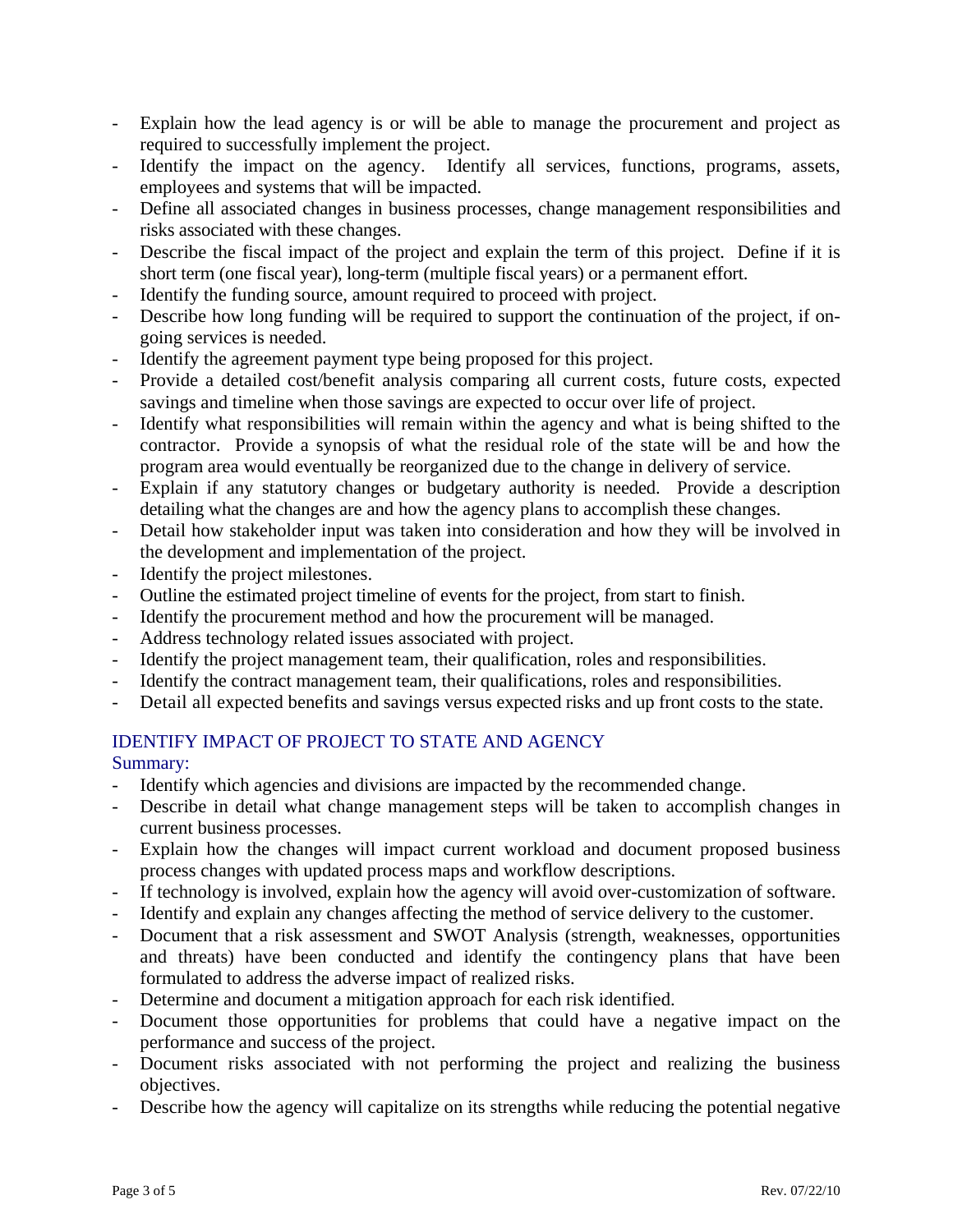impact of its weaknesses.

- Detail opportunities available through the proposed solution and identify a plan of action for threats identified.
- Identify any constraints on the State to successfully implement the program.
- Identify specifically if any current employees' jobs will change or be eliminated, as well as strategies for addressing those changes (i.e., additional training, job reclassification, job placement, etc.), if applicable.

## EMPLOYEE TRANSITION MANAGEMENT PLAN

### Summary:

- Identify specifically if any current employees' jobs will be eliminated, as well as strategies for addressing those changes (i.e., additional training, job reclassification, job placement, etc.), if applicable.
- If employee jobs are being eliminated include an outline of an employee transition plan, which should include a communications plan for affected employees, job placement policies, replacement and retraining assistance plan and determination whether the contract will contain severance compensation provisions.

#### IDENTIFATION OF CRITICAL SUCCESS FACTORS SUMMARY REVIEW:

- Describe the business outcomes and service requirements.
- Identify contract performance measures.
- Based on current business objectives, list what critical results must be realized to deem project a success (outputs and inputs)
- Identify as many specific minimum performance measures that need included in the contract as possible.
- Identify which risks are most closely associated with the critical success factors and readdress mitigation, as necessary.
- Identify how a return on investment will be determined and document those characteristics of the project's end result that must be met at a minimum for the project to be considered a success. Examples may include the elimination of a manual processing unit, reduced annual maintenance costs, higher quality service metrics, specific dollar savings, etc.

### PROCUREMENT PROCESS

- Document the proposed procurement method and why that option was chosen.
- Document the proposed evaluation method and criteria.
- Document the anticipated timeline for administering the solicitation.
- List the anticipated number of respondents.
- List the procurement budget, if applicable.
- Define the anticipated contract term with optional renewals.
- Identify the procurement evaluation team.
- Describe how the procurement and project will be monitored.
- Explain if a third party contractor is recommended to serve as monitor. If yes, outline the procurement process for this contractor and estimated cost to project for this additional service.
- Define requirements for data security, digital rights, and the ownership of intellectual property.